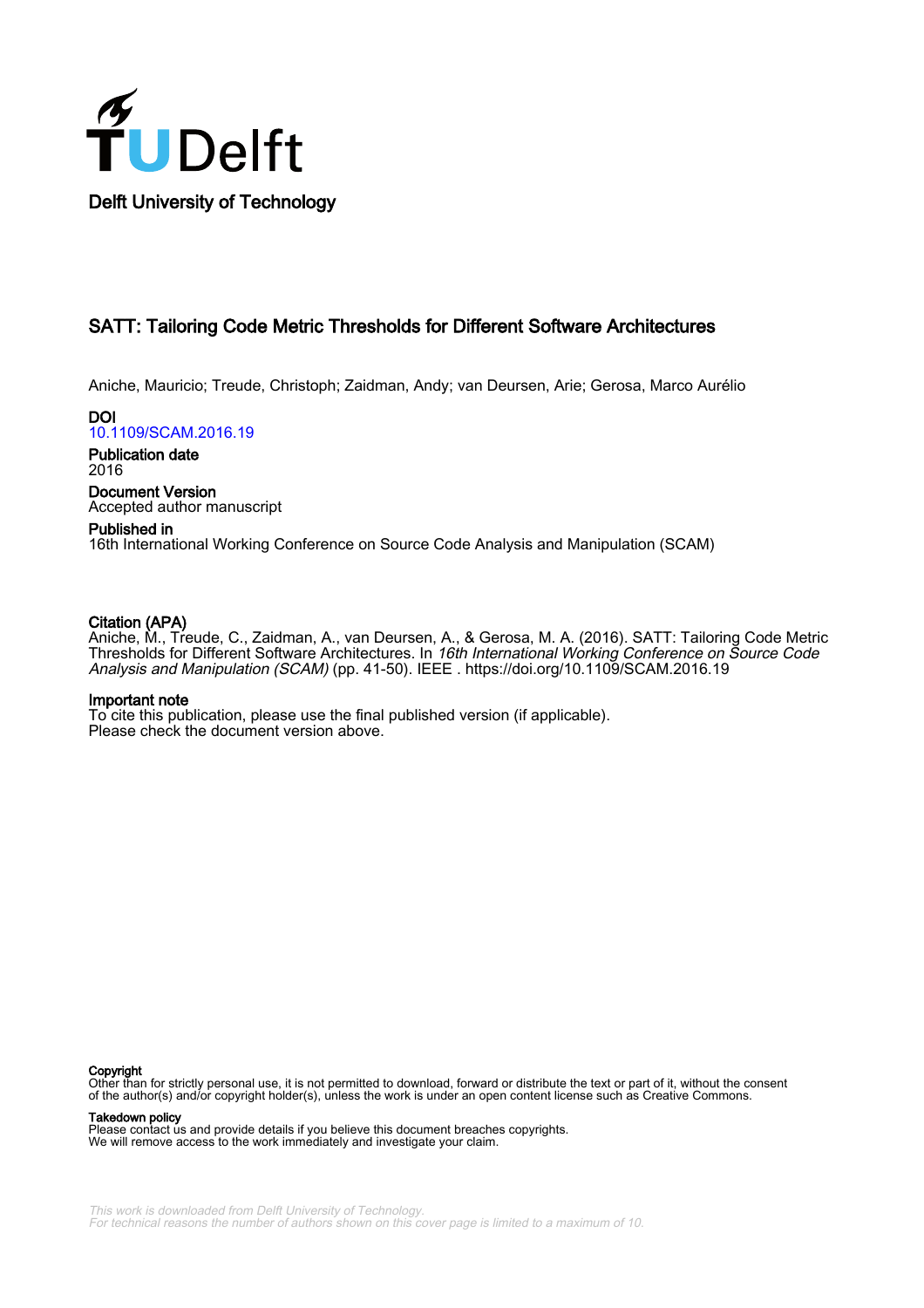Delft University of Technology Software Engineering Research Group Technical Report Series

# SATT: Tailoring Code Metric Thresholds for Different Software Architectures

Maurício Aniche, Christoph Treude, Andy Zaidman, Arie van Deursen, and Marco Aurélio Gerosa

Report TUD-SERG-2016-023



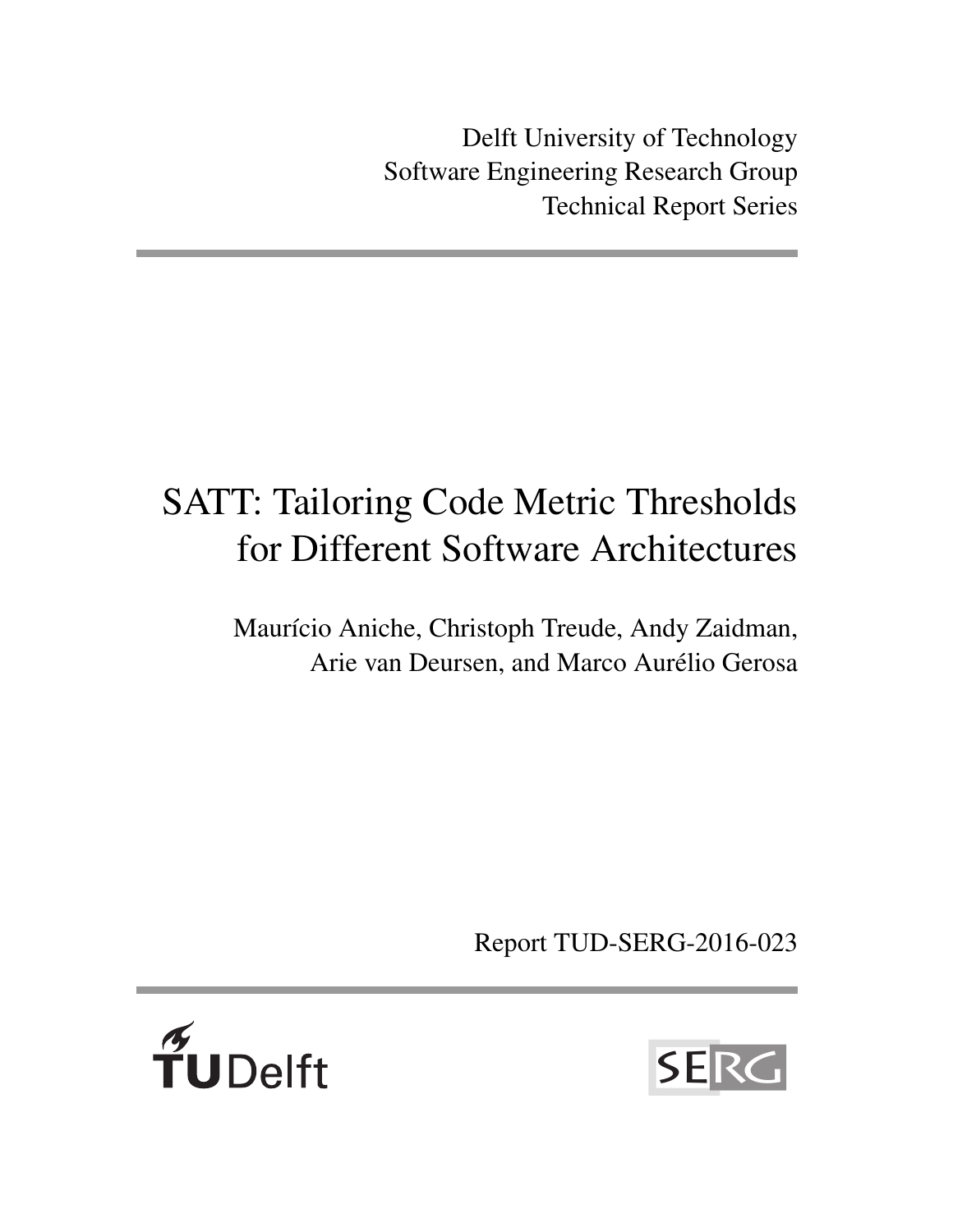#### TUD-SERG-2016-023

Published, produced and distributed by:

Software Engineering Research Group Department of Software Technology Faculty of Electrical Engineering, Mathematics and Computer Science Delft University of Technology Mekelweg 4 2628 CD Delft The Netherlands

ISSN 1872-5392

Software Engineering Research Group Technical Reports: http://www.se.ewi.tudelft.nl/techreports/

For more information about the Software Engineering Research Group: http://www.se.ewi.tudelft.nl/

Note: Accepted for publication in the Proceedings of the 16th IEEE International Working Conference on Source Code Analysis and Manipulation (SCAM 2016).

 c 2016 IEEE. Personal use of this material is permitted. Permission from IEEE must be obtained for all other uses, in any current or future media, including reprinting/republishing this material for advertising or promotional purposes, creating new collective works, for resale or redistribution to servers or lists, or reuse of any copyrighted component of this work in other works.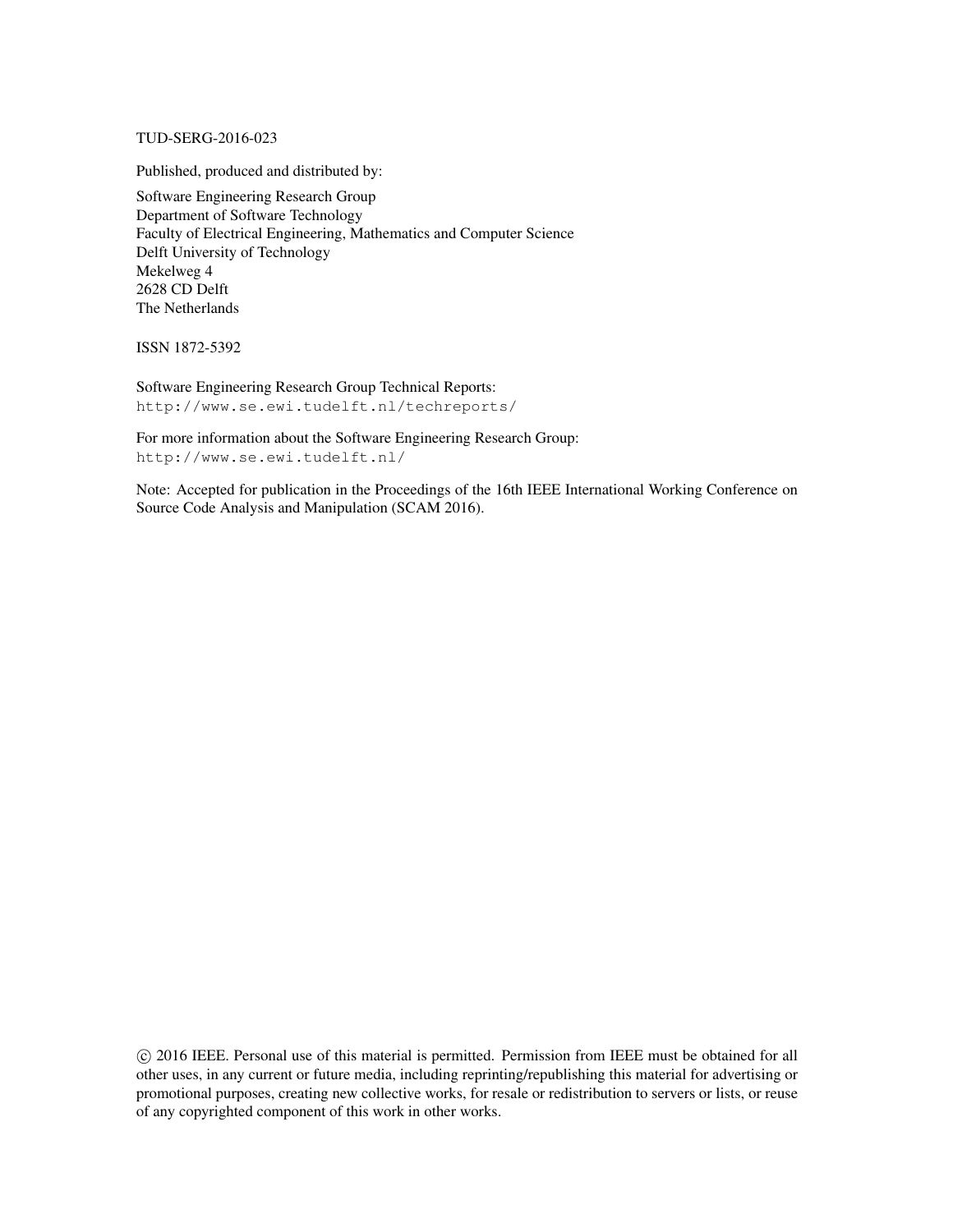## SATT: Tailoring Code Metric Thresholds for Different Software Architectures

Maurício Aniche<sup>1,3</sup>, Christoph Treude<sup>2</sup>, Andy Zaidman<sup>1</sup>, Arie van Deursen<sup>1</sup>, Marco Aurélio Gerosa<sup>3</sup>

{m.f.aniche,a.e.zaidman,arie.vandeursen}@tudelft.nl, christoph.treude@adelaide.edu.au, gerosa@ime.usp.br

<sup>1</sup>Delft University of Technology - The Netherlands

<sup>2</sup>University of Adelaide - Australia

<sup>3</sup>University of São Paulo - Brazil

*Abstract*—Code metric analysis is a well-known approach for assessing the quality of a software system. However, current tools and techniques do not take the system architecture (e.g., MVC, Android) into account. This means that all classes are assessed similarly, regardless of their specific responsibilities. In this paper, we propose SATT (Software Architecture Tailored Thresholds), an approach that detects whether an architectural role is considerably different from others in the system in terms of code metrics, and provides a specific threshold for that role. We evaluated our approach on 2 different architectures (MVC and Android) in more than 400 projects. We also interviewed 6 experts in order to explain why some architectural roles are different from others. Our results shows that SATT can overcome issues that traditional approaches have, especially when some architectural role presents very different metric values than others. SERGE SERGE STATE TRANSFERS ON THE TRANSFERS OF NET TRANSFERS ON EXAMPLE SAME CONSULTER CONSULTER CONSULTER CONSULTER CONSULTER CONSULTER CONSULTER CONSULTER CONSULTER CONSULTER CONSULTER CONSULTER (SERVER) (In the space

#### I. INTRODUCTION

The usage of tools such as  $PMD<sup>1</sup>$  and Sonar<sup>2</sup> to spot problematic pieces of code in software systems has become popular among software developers [1]. Internally, these tools decide whether a class is problematic after performing a code metric analysis. Indeed, code metrics have been proven useful to assess the quality of object-oriented design [2], [3], [4], [5], as well as to code smell detection [6], [7].

These tools commonly rely on thresholds to distinguish between "good" and "bad" classes, *i.e.*, if a class has a metric value higher than the threshold, the tool reports that the class may have a problem. These thresholds are usually calculated after extensive analysis of many software systems, similar to benchmarking [8], [9]. Indeed, defining a good threshold is not a straightforward task [10], [11], [12], [13], and different approaches have been proposed [14], [9], [15], [16] over the years.

However, the impact of the system architecture on class level metrics is unclear. In practice, software developers rely on well-known architectural styles and design patterns [17], [18], [19] as common building blocks. These building blocks are typically composed of a number of classes, each carrying a specific *architectural role*. As an example, suppose a system follows the Model-View-Controller (MVC) pattern [20]: classes that play the CONTROLLER role are responsible for coordinating the process, while classes that play the MODEL role represent business concepts.

Thus, as some classes have specific responsibilities, we can raise interesting questions, such as "Do developers deal with coupling in CONTROLLERS the same way as they do in MODELS?" or "Do developers deal with complexity in CONTROLLERS the same way as they do in MODELS?". If the answer to these questions is "no", then there might be room for improvement, as tools and techniques commonly use the entire distribution of the code metric values, no matter the architectural role a class plays in the system, as if all classes were equal to each other.

Adding context to code metrics is an emerging topic among researchers. Zhang *et al.* [21] showed that metric values can be affected by factors, such as programming language, age and lifespan. Recently, Gil and Lalouche [22] argued that metric values vary among projects, and "they mean nothing when examined out of their context". Bouwers *et al.* [23] also warned the community about using a metric without a proper interpretation, or, as they call, the "metric in a bubble" pitfall.

To that end, we propose SATT (Software Architecture Tailored Thresholds). Our approach detects whether an architectural role is considerably different from others in the system in terms of code metric values, and provides a specific threshold that should be used for that role. We evaluate our approach by 1) applying it to two different software architectures (MVC and Android), 2) comparing the outcomes to one state-ofart approach, and 3) seeking an explanation from industrial experts in these architectures.

#### II. MOTIVATIONAL EXAMPLE

SSP, or the Student Success Plan<sup>3</sup>, is a tool that allows students to create plans for the completion of their academic goals. It is an open source project hosted on GitHub, with more than 4,000 commits, 26 releases, and 18 contributors. The application makes use of the Spring MVC framework, which means it contains CONTROLLERS to handle the requests, ENTITIES to represent the business model, SERVICES to implement business rules, and REPOSITORIES responsible to persist the data in a database.

<sup>1</sup>http://www.sonarqube.org/.

<sup>2</sup>http://pmd.github.io.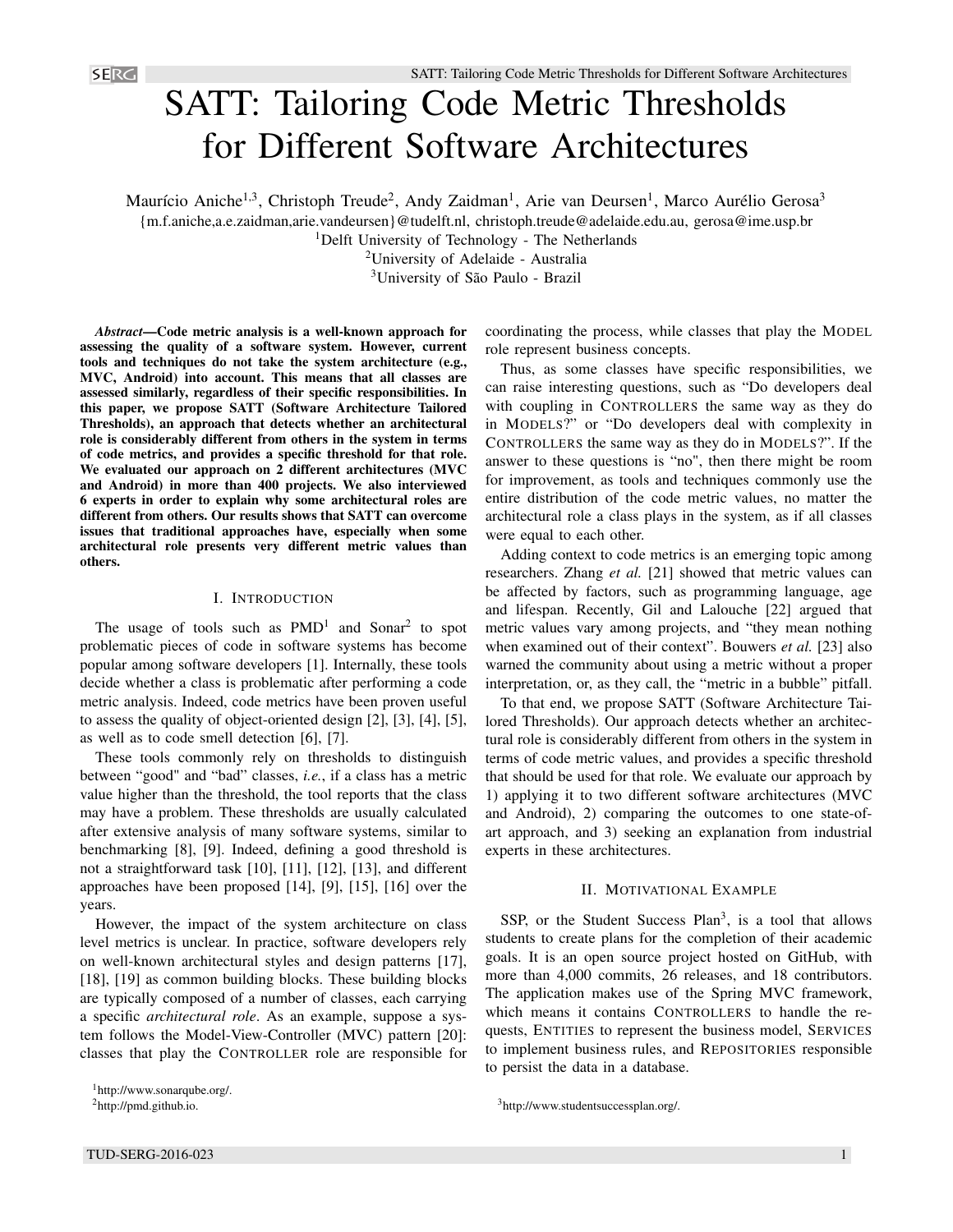#### SATT: Tailoring Code Metric Thresholds for Different Software Architectures

A concept that exists in SSP is "Plan". Users create study plans. The class *PlanController* is responsible for coordinating actions such as exhibiting, creating, deleting, and printing the study plan. It has 48 dependencies and 25 methods. However, these methods are not complex in terms of branches (*i.e. ifs* and *fors*), as they mostly coordinate the process between the data from the user interface to the service layer, as expected in a CONTROLLER class. On the other hand, the class *PlanServiceImpl* is responsible for managing business rules. It contains 29 dependencies and 16 methods in which nested conditionals and loops are found. The *PlanDAO* (a Data Access Object [24]) class, responsible for the integration with the database, is also different. It is coupled to 20 classes, 7 of which are simple Data Transfer Objects [24]. The number of branch instructions is not high. The *Plan* entity class is also lowly coupled; it depends on 15 classes, of which 3 belong to

the system (others are related to annotations required by the persistence framework). It contains attributes that are mapped to the database, and the majority of its methods are getters and setters.

Interestingly, these characteristics are similar in all other classes that play CONTROLLERS, SERVICES, REPOSITORIES, and ENTITIES in the system. For example, CONTROLLERS are, on average, more coupled than the rest of the system. The median of the number of dependencies in an SSP CON-TROLLER is 17. REPOSITORIES are different; their median number of dependencies is 7 and the third quartile is at 8. These architectural roles are also different in terms of complexity: the third quartile of McCabe's complexity [25] in all ENTITIES is 17, while for REPOSITORIES the same number is 7.

As we saw in the example, some architectural roles can present considerably different metric values. Towards this issue, we propose SATT.

#### III. BACKGROUND

In this Section, we present the code metrics and the architectural roles in the two system architectures (MVC and Android) that we analyze in this study.

#### *A. Code Metrics*

We rely on the Chidamber & Kemerer (CK) metrics suite [26], as (i) it covers different aspects of objectoriented programming, such as coupling (CBO, RFC), cohesion (LCOM), and complexity (WMC, NOM), (ii) it has already proven its usefulness in earlier studies [2], [3], [27], (iii) both studied architectures are object-oriented. The class level metrics we used from the CK suite are the following:

- Number of Methods (NOM). Number of methods in a class.
- Weighted Methods Per Class (WMC). Sum of McCabe's cyclomatic complexity [25] for each method in the class.
- Coupling Between Object Classes (CBO). The number of classes a class depends upon. It counts classes used from both external libraries as well as classes from the project.
- Response for a Class (RFC). It is the count of all method invocations that happen in a class.
- Lack of Cohesion of Methods (LCOM). Number of method pairs whose similarity in terms of used attributes is zero minus the count of method pairs whose same similarity is not zero.

Each metric has its own scale, varying from 0 or 1 to infinite. The higher the metric value, the larger is the presence of the measured effect.

#### *B. State-of-the-Art Benchmarking Approach*

In this section, we present Alves *et al.*'s [9] work, a stateof-art benchmarking technique, which our approach was based on. We chose this one as it (i) assumes the non-normality of the metric values distribution, (ii) uses LOC as a weight function, which emphasizes the metric variability, (iii) separates the thresholds into different risk categories.

The authors proposed a benchmarking approach that uses a weighted function. First, the approach extracts code metric values from a set of different systems. This extraction can be done at method or class level (which they generically call *entity*). Then, for each entity, the approach calculates its weight (lines of code). After ordering the entities by their weights in ascending way, the approach selects as thresholds the code metric values relative to the 70%, 80%, and 90% percentiles of the accumulated weight. In other words, classes in which metric values range in the 70%-80% percentiles have "moderate risk", while from 80%-90% the risk is "high", and "very high" between 90%-100%.

As we can see, their approach derives a unique threshold for the code metric that is studied. As a consequence, all classes will be assessed using this threshold. In Section IV, we explain our approach, which can provide different thresholds for different architectural roles.

#### *C. System Architecture and Architectural Roles*

We define "architectural role" as a particular role that classes can play in a system architecture. When a class plays an architectural role in the system, its task is well-defined, and usually classes are focused only on that. As an example, CONTROLLERS in Spring MVC applications coordinate the flow between the user interface and the domain layer. One can note the difference between architectural roles and design patterns: while some design patterns can be optional in the system, architectural roles are fundamental to that system architecture, *e.g.*, an MVC-based architecture requires the existence of CONTROLLERS, while a Strategy design pattern [19] can be optionally applied in the system.

We chose the Spring MVC and Android application architectures, as both require software engineers to use classes with specific architectural roles in their applications. We had several reasons to select Spring MVC and Android: (i) they have welldefined architectural roles, (ii) they are frequently used (in a survey with more than 2,000 respondents [28], Spring MVC was used by 40% of developers that use a web framework; in July 2015, there were 1.6 million applications in the Google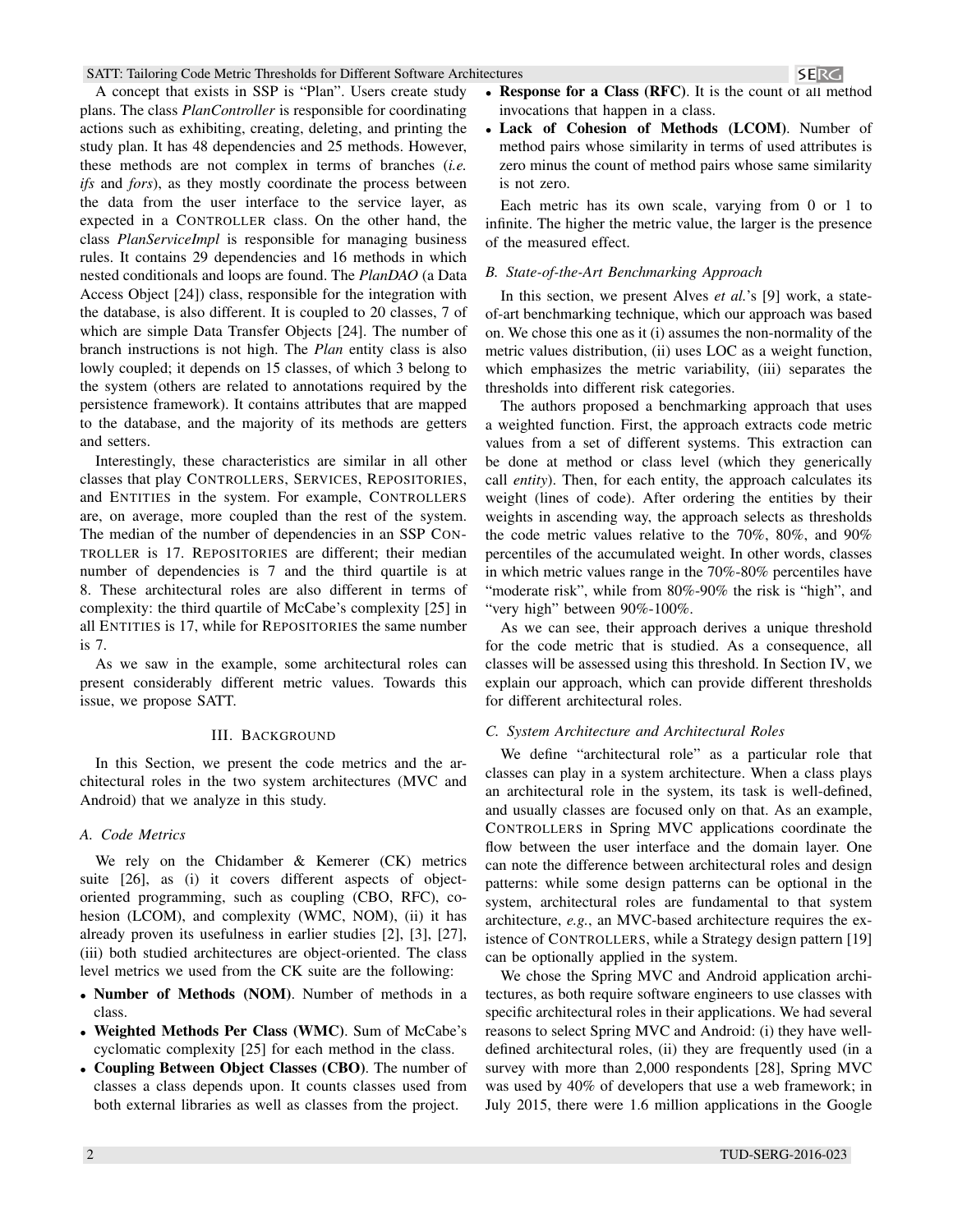Play Store, the official Android application repository), (iii) their domains are different (web vs. native mobile).

*1) Spring MVC-based application architecture:* Spring MVC is a Java framework that supports developers in building web applications. A Spring application must have classes playing different architectural roles [29]:

- Controller: Control of the flow between the domain layer and the view layer.
- Service: Offer an operation that stands alone in the model, with no encapsulated state.
- Repository: Encapsulate persistence, retrieval, by emulating a collection of objects.
- Entity: Represent a lightweight persistence domain object. They may or may not contain business rules.
- Component: Represent some isolated component in the application. Practical examples are UI formatting or data conversion. REPOSITORIES and SERVICES are a special kind of component.

*2) Android-based application architecture:* Android is a rich application framework that allows developers to build apps and games for mobile devices in a Java language environment. In the following, we describe 3 of the main roles when developing applications in Android.

- Activity: Provide a screen with which users interact in order to do something, such as dial a number, take a photo, send an email, or view a map.
- Fragment: Represent a behavior or a portion of a user interface in an Activity. It can be reused in many different ACTIVITIES.
- AsyncTask: Perform background operations and publish results to the UI thread without having to manipulate threads and/or handlers.

#### IV. THE SATT APPROACH

The SATT (Software Architecture Tailored Thresholds) approach derives a threshold for an architectural role when its code metric values distribution is considerably different from the distribution of other classes in the system.

According to Alves *et al.* [9], a benchmarking technique should present three characteristics, which ours follow: 1) it should be driven by the empirical data instead of experts' opinion, 2) should be robust to the distribution of the code metric values, and 3) should be repeated, transparent, and straightforward.

In the following, we present our approach step-by-step. Suppose we want to define the McCabe threshold for CON-TROLLER classes in MVC systems. The approach can be repeated for any other architectural role and code metric.

- 1) Dataset creation. We select systems that follow the analyzed architecture, *e.g.,* Spring MVC applications. We perform this step only once and use the same benchmark to calculate the thresholds for all other architectural roles.
- 2) Architectural roles extraction. We identify each class' architectural role in the benchmark. In case of Spring MVC, CONTROLLER classes are always annotated with @Controller.
- 3) Metrics calculation. We calculate code metrics for all classes in the benchmark, regardless of their architectural role. In this example, the McCabe number of all classes.
- 4) Statistical measurement. We perform a statistical test to measure the difference between the code metric values in that architectural role (group 1) and the other classes (group 2). As metric values distributions tend not to follow a normal distribution (discussed in Section VII), we suggest the use of non-paired Wilcoxon test and Cliff's Delta between the two groups. Bonferroni correction should be applied, as the approach is performed for all combinations of architectural roles and code metrics.
- 5) Analysis of the statistical tests. If the difference is significant and the effect size ranges from medium to large, we continue the approach. Otherwise, we stop. We use Romano *et al.*'s [30] classification to describe the effect. Supposing D as the effect size, ranging from -1 to 1, |D|<0.147 means "negligible effect", |D|<0.33 means "small effect", |D|<0.474 means "medium effect", and |D|>=0.474 means "large effect".
- 6) Weight ratio calculation. From now on, we only look to the classes of the analyzed architectural role. Following the original approach, we use lines of code (LOC) as a weight of all classes. Thus, we calculate LOC for all classes and normalize it for all classes that belong to that architectural role in the benchmark. Normalization ensures that the sum of all weights will be 100%. In the example, suppose that our benchmark contains 100,000 lines of code in CONTROLLER classes, and a class A with 100 lines of code. Thus, A's weight is 0.001. SILE of the control of the set of the set of the set of the set of the set of the set of the set of the set of the set of the set of the set of the set of the set of the set of the set of the set of the set of the set of
	- 7) Weight ratio aggregation. We order classes according to their metric values in an ascending way. For each class, we aggregate the weights by summing up all the weights from classes that have smaller metric values, *i.e.*, classes that are above the current class.
	- 8) Thresholds derivation. We extract the code metric value from the class that has its weight aggregation closest to 70% (moderate), 80% (high), and 90% (very high).

#### V. ANALYSIS OF THE APPROACH

In order to analyze the proposed approach, we answer the following research questions:

 $RQ_1$ . What differences in metric values distributions does SATT find for common architectural styles such as MVC and Android? First, it is important to determine whether differences between architectural roles in terms of code metrics are significant, *e.g.*, if a CONTROLLER presents a similar metric values distribution of any other classes, then, we would not need a specific threshold.

 $RQ<sub>2</sub>$ . Can the differences in distributions thus found be explained from the architectural constraints imposed on classes fullfilling dedicated architectural roles? As we will see in  $RQ_1$ , some architectural roles do differ from others in terms of code metric values. In this RQ, we provide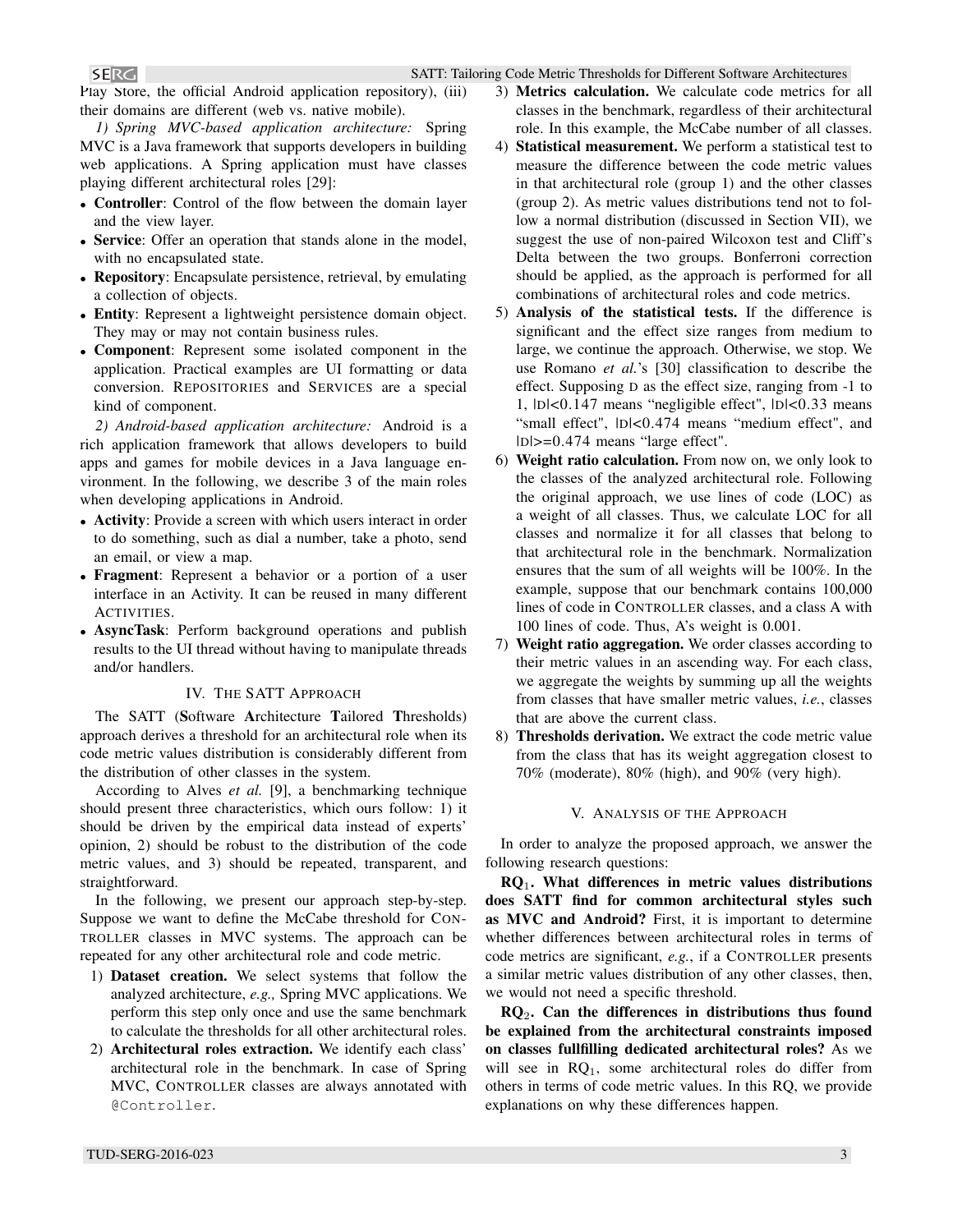$RQ<sub>3</sub>$ . What impact do these differences have on the use of thresholds for quality assessments and smell detection? In this RQ, we compare and explain the differences in the outcomes of both the state-of-the-art benchmarking approach and SATT.

To answer these questions, we conducted a case study in two different software architectures (MVC and Android). To that end, we collected 120 Spring MVC and 301 Android systems in Github and performed both Alves *et al.*'s [9] and our approach. We also relied on a qualitative analysis of interviews with 6 different experts in both architectures.

#### *A. Data Collection*

To select Spring MVC and Android projects, we made use of BOA [31], a domain-specific language and infrastructure that eases mining software repositories and currently contains extensive data from Github. Using its DSL, we developed a query<sup>4</sup> that specifies that: *(i)* the project should have more than 500 commits in its history, *(ii)* the project should contain at least 10 classes with architectural roles. Although the constants 500 and 10 were chosen by convenience, we conjecture that they filter out pet projects and small experiments that developers store on GitHub. We also manually inspected the sample to make sure they are stand-alone systems. We eliminated the ones that were part of Spring or Android itself or were libraries.

To determine the architectural role for classes in Spring MVC applications, we analysed their annotations. If a class contains one of the following annotations, we consider that class as playing that role. The name of the annotation matches with the name of the architectural role: @CONTROLLER, @SERVICE, @ENTITY, @REPOSITORY, and @COMPO-NENT. Android applications make use of inheritance to determine the roles. Thus, we applied the same idea. If the class inherits from one of following classes (or its sub-classes), we consider that class to play a specific role: ASYNCTASK, ACTIVITY, and FRAGMENT. In both architectures, developers are required to follow these conventions. If they do not, that class may not work as expected in the system. Other classes in the system were considered "unindentified".

We obtained 120 Spring MVC projects and 301 Android projects. Together, they have more than 127,000 classes with 14 million lines of code. In Table II, we describe the numbers of each analysed architectural role, as well as the median of the number of classes in each role per project. Full data and scripts used in this study can be found in our online appendix [32].

#### *B. RQ*1*. What differences in metric values distributions does SATT find for common architectural styles such as MVC and Android?*

*1) Method:* We performed the SATT approach in both Spring MVC and Android systems until step 4 (which compares whether architectural roles present different metric values distributions when compared to other classes). All the

4 Job IDs in BOA: 11947 and 14071.

Table II: Descriptive numbers of the sample **SERG** 

|                   | Total<br>classes | Avg classes<br>per proj | Total<br><b>SLOC</b> | Median<br>class size |  |
|-------------------|------------------|-------------------------|----------------------|----------------------|--|
| <b>Spring MVC</b> |                  |                         |                      |                      |  |
| Controller        | 3,126            | 20                      | 365,274              | 79                   |  |
| <b>Repository</b> | 1.325            | 14                      | 105.842              | 46                   |  |
| <b>Service</b>    | 2,845            | 16                      | 326,778              | 59                   |  |
| Entity            | 1.666            | 20                      | 169.838              | 78                   |  |
| Component         | 2,167            | 12                      | 158.975              | 43                   |  |
| <b>Others</b>     | 52,397           | 269                     | 3.654.035            | 39                   |  |
| Android           |                  |                         |                      |                      |  |
| <b>Activity</b>   | 7,455            | 13                      | 1,036,645            | 95                   |  |
| <b>AsyncTask</b>  | 381              | 2                       | 38.680               | 69                   |  |
| Fragment          | 2.004            | 7                       | 307,074              | 108                  |  |
| <b>Others</b>     | 83,542           | 142                     | 8,285,671            | 51                   |  |

source code and analysis scripts that we used are open source and available for inspection [32].

We used a significance level of 95% and applied Bonferroni correction for each system architecture. In Spring MVC, we performed our approach in 25 combinations (5 architectural roles times 5 metrics). In Android, we performed it 15 times (3 architectural roles times 5 metrics). Thus, we adjusted the p-values to 0.002 and 0.003, respectively.

*2) Findings:* In step 3, our approach checks whether code metric values distributions are different among architectural roles. In Table I, we show both the Wilcoxon test and Cliff's Delta for all architectural roles and code metrics. Stars represent the result of the statistical test, numbers are the measured effect size, and grey cells highlight medium and large effect sizes. We also analyzed the boxplots of the distribution of metric values for each architectural role. Due to space constraints, both boxplots and quantile plots of distributions can be seen in our online appendix [32].

In Spring MVC, 24 out of the 25 comparisons were statistically different, while 8 of them had an effect size from medium to large. Only NOM in CONTROLLERS did not present a statistically significant difference. In Android, 13 out of 15 comparisons show statistically significant differences, 6 of which had medium to large effect sizes. Only NOM was not significantly different in ACTIVITY and ASYNCTASKS.

We now discuss the results for each metric in detail:

CBO. This coupling metric presents medium and large effect sizes in almost all architectural roles, with the exception of REPOSITORIES and ASYNCTASKS, which present small effect size. We highlight CONTROLLERS, which have a large effect size, and in the boxplot, we can see that their median is higher than that of other classes. The same happens in Android, as FRAGMENTS and ACTIVITIES have higher medians than others. This indicates that classes fulfilling architecural roles tend to be more coupled than other classes.

LCOM. In Spring MVC, we see that effect size for lack of cohesion in ENTITIES is large. When we observe the boxplot, we notice that their median is higher than other classes. Thus, ENTITIES are less cohesive than regular classes, which makes sense especially as they usually contain a larger number of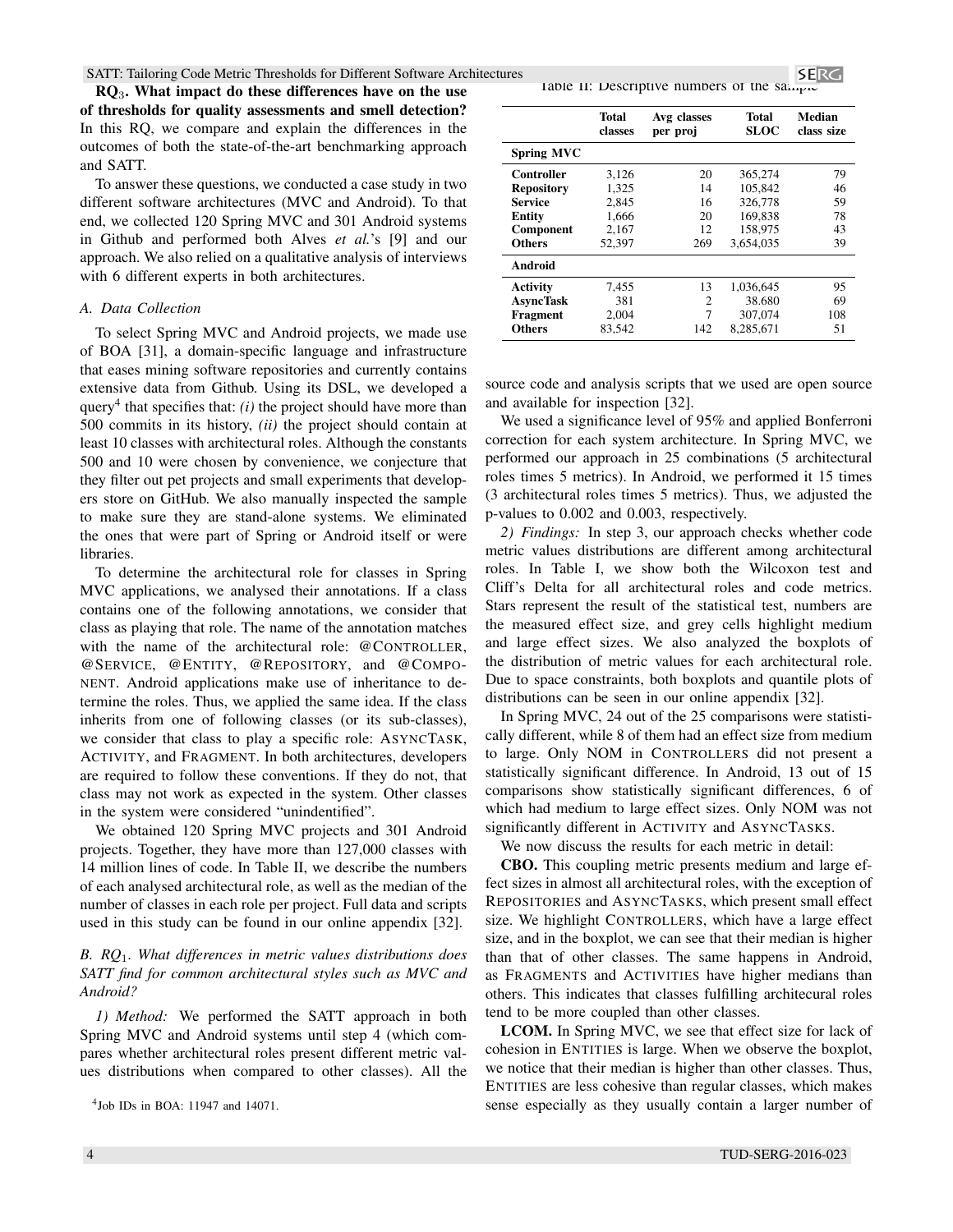SERG<br>
SATT: Tailoring Code Metric Thresholds for Different Software Architectures<br>
The comparison between architectural roles and population in Spring MVC and Android. SATT: Tailoring Code Metric Thresholds for Different Software Architectures

∗ significant difference according to Wilcoxon test, highlighted cells = medium or large effect size.

|            | <b>CBO</b><br><b>LCOM</b> |    | NOM       |        | <b>RFC</b> |        | WMC       |     |           |                                   |
|------------|---------------------------|----|-----------|--------|------------|--------|-----------|-----|-----------|-----------------------------------|
| Spring MVC |                           |    |           |        |            |        |           |     |           |                                   |
| Controller | 0.6591                    | ÷. | $-0.1279$ | $\ast$ |            |        | 0.3540    | $*$ | 0.0925    | $\frac{d\mathbf{r}}{d\mathbf{r}}$ |
| Repository | 0.2862                    | ÷. | $-0.1279$ | $\ast$ | $-0.0864$  | *      | 0.0823    | *   | $-0.0791$ | $\frac{1}{2}$                     |
| Service    | 0.4538                    | ×. | $-0.1059$ | $\ast$ | 0.0351     | **     | 0.3047    | *   | 0.0972    | *                                 |
| Entity     | 0.4945                    | ÷. | 0.5769    | *      | 0.5600     | *      | $-0.3969$ | *   | 0.3088    | $\frac{1}{2}$                     |
| Component  | 0.3738                    | ÷. | $-0.1946$ | $\ast$ | $-0.2157$  | $\ast$ | 0.205     | *   | $-0.1078$ | $\frac{d\mathbf{r}}{d\mathbf{r}}$ |
| Android    |                           |    |           |        |            |        |           |     |           |                                   |
| Activity   | 0.4983                    | ÷. | 0.1246    | $\ast$ |            |        | 0.3769    | *   | 0.0900    | 宋                                 |
| AsyncTask  | 0.3181                    | ∗  | $-0.1658$ | $\ast$ |            |        | 0.1782    | *   | 0.1504    | $\frac{d\mathbf{r}}{d\mathbf{r}}$ |
| Fragment   | 0.6136                    | ×. | 0.2598    | $\ast$ | 0.1709     | $\ast$ | 0.3942    | ×.  | 0.1933    | 索                                 |

fields. In Android, although FRAGMENTS have larger effect size in LCOM than others, we can see in the boxplot that they are similar. As the effect sizes are negligible to small, we can state that Android's architectural roles are not different in terms of cohesion from other classes.

NOM. In Spring MVC, ENTITIES present a large effect size when compared to other classes. In the boxplot, we notice that their median, as well as their first and third quartiles, are higher than those of other classes. This can be explained by the fact that ENTITIES commonly not only contain methods with business logic, but also getters and setters for most of their fields, and therefore have a larger total number of methods. In Android, only FRAGMENTS present a significant difference, but the effect size is small. As we can see in the boxplots, although the median is similar in all Android architectural roles, FRAGMENTS have a higher third quartile than other roles.

RFC. In terms of number of method calls, we see that CONTROLLERS present a medium positive effect size, while ENTITIES present a medium negative effect size. In the boxplot, we see that CONTROLLERS and SERVICES have medians above the others, while ENTITIES have a median close to zero. This indicates that CONTROLLERS and SERVICES perform more method invocations than others. Their responsibilities in the system serve as argument to justify these numbers. As part of their role in the system, CONTROLLERS need to deal with different classes from the Model and the View layers, while SERVICES can interact with many different business objects in order to provide the logic for an entire business process. In Android, ACTIVITIES and FRAGMENTS have medium effect size when compared to others. From the boxplot, we see their median is higher than others. As part of their role, they commonly have to interact and configure a reasonable number of different UI objects, which can explain their higher values. SERGENT IN SURTURE TRINSPECT TRINSPECT CONTINUES (SERVIT FRIDORIC COMENSION INTERFERING CONFIDENTIAL AND INTERFERING CONFIDENTIAL CONFIDENTIAL CONFIDENTIAL CONFIDENTIAL CONFIDENTIAL CONFIDENTIAL CONFIDENTIAL CONFIDENTIAL

WMC. In terms of complexity, all the effect sizes are negligible or small with statistical significance. When analyzing the boxplot, we observe that medians are similar among all roles. It indicates that classes with specific architectural roles are similar in complexity to other classes in the system.

*RQ*1*: The approach indeed finds architectural roles that present significantly higher (or lower) values for certain metrics when compared to other classes.*

*C. RQ*2*: Why are architectural roles different from each other in terms of code metric values distribution?*

In  $RQ_1$ , we saw that differences in code metric values distribution among architectural roles can be large. In this RQ, we provide insights on why these differences happen.

*1) Method:* We conducted semi-structured interviews with 3 Spring MVC (S1-S3) and 3 Android experts (A1-A3). The goal was to help us interpret, refute, or corroborate the results from  $RQ_1$ . We decided to make use of experts, as (i) they can perceive the structure of a problem or situation better than novices [33], (ii) we conjectured they are experienced and mature enough to disagree with the data and explain their reasons, reducing possible response bias. Besides many years of experience in software development (which ranges from 6 to 21 years), they give consultancy and training about the topic to different companies (S1, S2, S3, A1, A2, A3), write books (S1, A1), send patches (A2), and even participate in the core team of the framework (S3). We conjecture these skills are good indicators to classify them as experts.

As a main artefact for the interview, we created a visual chart of the effect sizes in Table I. We navigated through each data point with the experts, and asked them to reason about why that specific architectural role would present that difference in terms of that code metric. Before discussing the metric values with the Android and Spring MVC experts, we explained the details of the CK metrics used to them. To reduce response bias, we made sure to not mention any personal opinion when experts asked about it during the interviews. We also told them that not finding an explanation or to disagree with the data would not be a problem.

The full protocol is available in the online appendix [32]. In the following, we show the main part of the interview, which we repeated for each code metric:

- 1) We: Read aloud the effect size of each architectural role for metric X.
- 2) Q: Were you expecting this difference among architec-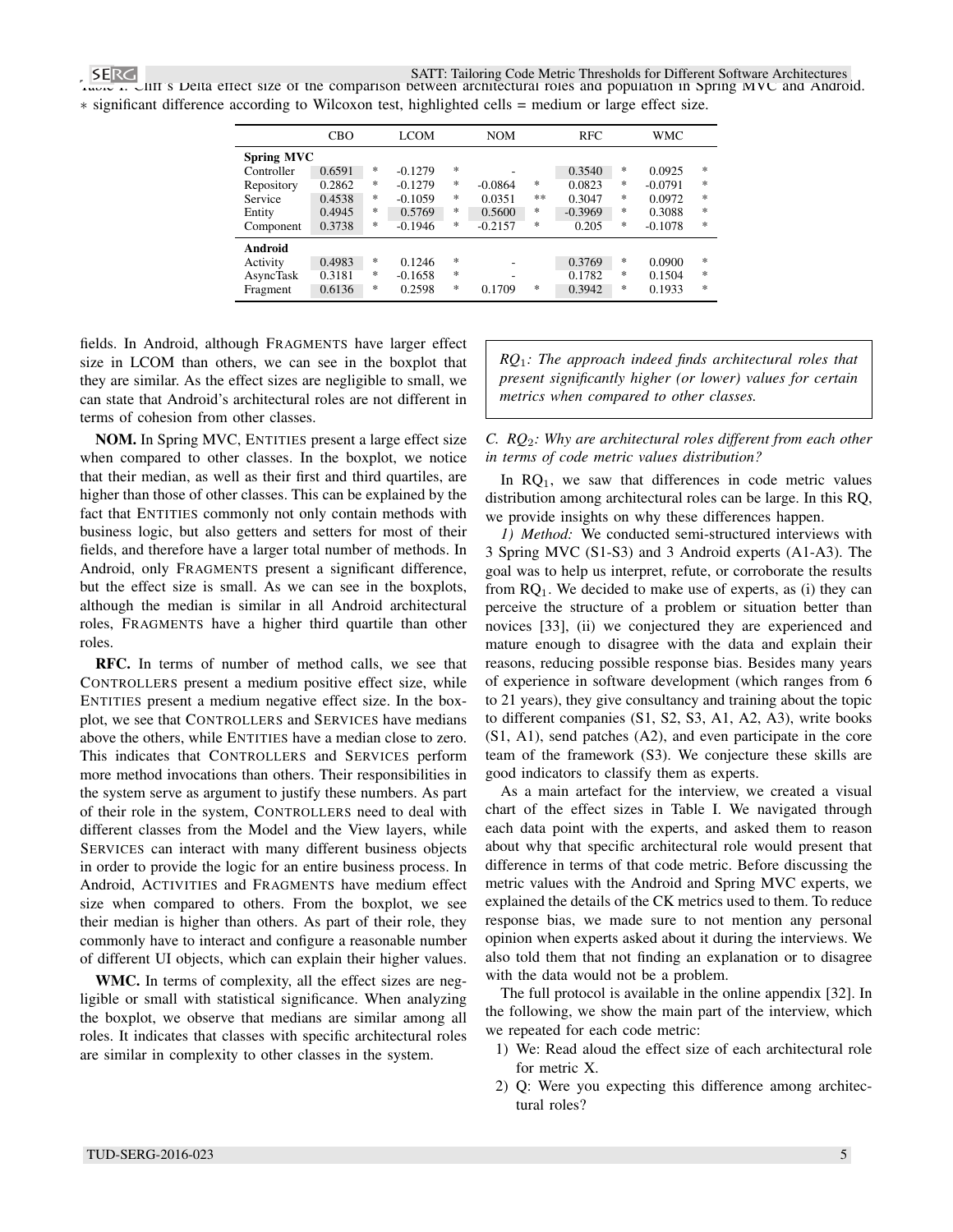$({\checkmark})$  experts endorsed the results in RQ<sub>1</sub>, (number) experts diverged.

|                          | <b>CBO</b> | <b>LCOM</b> | <b>NOM</b> | <b>RFC</b> | <b>WMC</b> |  |  |
|--------------------------|------------|-------------|------------|------------|------------|--|--|
| <b>Spring MVC</b>        |            |             |            |            |            |  |  |
| Controller<br>Repository |            |             |            |            |            |  |  |
| Service                  |            |             |            |            |            |  |  |
| Entity<br>Component      | (1)<br>(2) |             |            |            |            |  |  |
| <b>Android</b>           |            |             |            |            |            |  |  |
| Activity                 |            |             |            |            |            |  |  |
| AsyncTask<br>Fragment    | (3)        |             |            |            |            |  |  |

3) Q: Can you explain why this happens for each architectural role?

All the interviews but one were conducted via Skype. Interviews lasted for at least 40 minutes each in Spring MVC and 30 minutes in Android, and were fully recorded. After each code metric, the first author wrote a summary of the expert's opinion, and reviewed with him/her before going to the next metric. To analyze the qualitative data, we used both the written summary and the recorded audio.

*2) Findings:* Experts endorsed and explained 9 out of the 12 differences in which the effect size was medium or large in RQ1. For the other three, CBO metric in ENTITIES, COMPONENTS and FRAGMENTS, developers were expecting these roles to have smaller differences when compared to other classes. In Table III, we present their opinions. In the following paragraphs, we present their main thoughts that endorsed the medium and large effect sizes in RQ1 as well as their divergences with the results.

Endorsements. For Spring MVC, experts explained that *(i)* CONTROLLERS and SERVICES are usually more coupled than other classes. S1 and S3 expected CONTROLLERS to be highly coupled to the framework itself and to third party libraries, while SERVICES are expected to be coupled to many classes from the system, *(ii)* ENTITIES typically contain many attributes representing a business concept, which implies the existence of many getters and setters, which makes LCOM increase, *(iii)* CONTROLLERS make several invocations to all their dependencies, both from the system, such as to ENTITIES, REPOSITORIES or SERVICES, as well as to the framework API, to deal with the view layer, or perform validation, which increases RFC, *(iv)* ENTITIES usually encapsulate attributes and their related behaviors, and as a consequence, there are not many method invocations to other class dependencies, which decreases their RFC values.

Regarding Android, experts *(i)* all expected ACTIVITIES and FRAGMENTS to be more coupled than other classes. According to them, both roles are responsible for dealing with all graphical user interface (GUI) components and for controlling the flow between the GUI and the logic, which makes their code highly coupled, *(ii)* were also expecting both

to have a high RFC. According to them, both roles need to deal with a large number of GUI components, which requires many invocations to these dependencies,

Diverging opinions. In all occurences in which experts diverged about some of the results in RQ1, their reasoning was related to a possible lack of adherence of that architectural role to a good practice. In the following, we present experts' thoughts on the divergences.

In Spring MVC, *(1)* experts were surprised that ENTITIES have high coupling. S1 and S2 said that they should be only coupled to other ENTITIES, *(2)* experts were all surprised by how high CBO was for COMPONENTS. According to them, a COMPONENT should only do a single task and, because of that, be less coupled. S1 said COMPONENTS can be used for external API integration, which would increase coupling, but they indeed are simple in most cases.

In Android, *(3)* A3 was not expecting FRAGMENTS to have larger CBO when compared to ACTIVITIES. All of them emphasized that ACTIVITIES and FRAGMENTS have their similarities in practice, as both manage interface components and their relationships. However, as an ACTIVITY can be comprised by many FRAGMENTS, all experts expected FRAGMENTS to be smaller in terms of all code metrics when compared to ACTIVITIES.

Other concerns. In Spring MVC, S1 and S2 mentioned two different approches developers usually take: having rich models [34], which means the business rules are in ENTITIES, leaving SERVICES to encapsulate rules that do not belong to a single ENTITY, or having ENTITIES only as data holders and persistence, while storing all business logic in SERVICES. S3 (member of the Spring development team) explained that the framework lets developers decide the approach they want to take. By looking at the data, all experts agreed that the second approach seems to be the most popular one, as SERVICES tend to be the most complex and coupled role in these projects. If the first approach is taken, they suggest developers to keep ENTITIES easy to maintain; if the second one is taken, they suggest the same for SERVICES.

In Android, A3 was concerned about the how large the difference between ACTIVITIES and FRAGMENTS are when compared to other classes. According to him, that may be explained by the lack of good practices. A1 and A2 also had similar thoughts. According to A1 and A3, it is easy to write a single complex ACTIVITY; however, developers should break it into many small ACTIVITIES or FRAGMENTS. A2 said that, although the Android architecture itself enforces high coupling, developers should better separate responsibilities in their classes. Similar to Spring experts, A1 also suggested the use of rich models for mobile applications, and to avoid business rules in ACTIVITIES.

*RQ*2*: Experts considered most of the differences in metric values for architectural roles to be coherent. Their key explanation is that architectural roles have specific*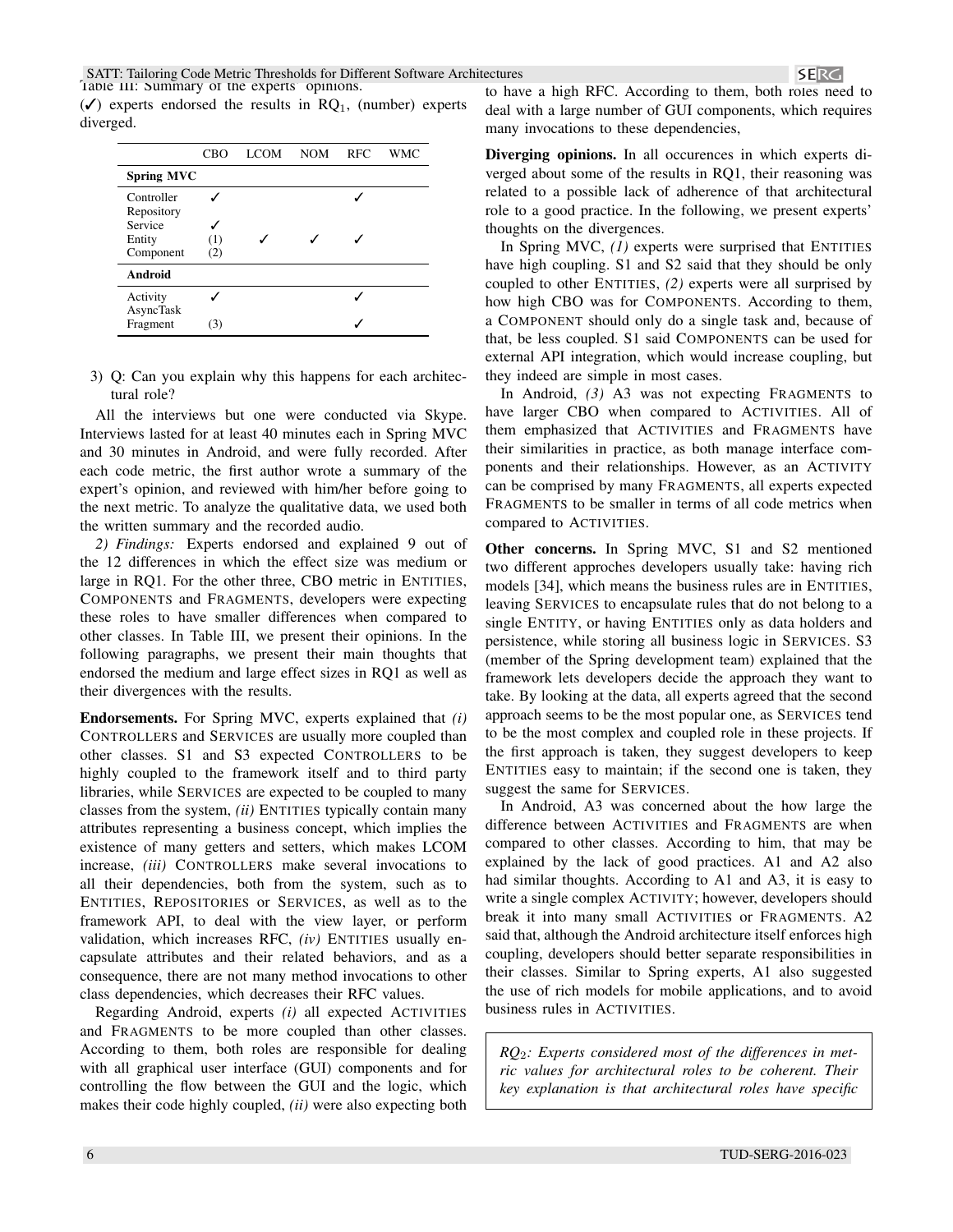- 1) The state-of-the-art CBO threshold is 16. However, as we saw, CONTROLLERS present higher CBO values when compared to other classes. As expected, we see that the state-of-the-art threshold lies in the 0.35 percentile of the CONTROLLERs' distribution. It means that 65% of all CONTROLLERS in our benchmark would be classified as "moderate risk". Similar effect happens with SERVICES, ACTIVITIES, and FRAGMENTS.
- 2) ENTITIES' threshold for LCOM is much higher than the state-of-the-art one (147 vs 440). As a consequence, it would consider more than half of ENTITIES as having moderated risk.
- 3) ENTITIES' threshold for CBO is similar to the state-ofthe-art one. However, this role is different from the others in the "right side of the tail". While the state-of-art very high threshold for CBO is 32, for ENTITIES it is 25 (data in the appendix [32]). Thus, although the state-of-the-art moderate threshold would assess classes in a similar way than our threshold, the very high threshold lies in the 96% percentile of the distribution, which is higher than expected.
- 4) State-of-the-art RFC threshold is much higher than EN-TITIES' specific threshold. As we can see, the number 48 lies in the 96% percentile of the role's specific distribution. Thus, an ENTITY only appears in the RFC assessment if it compares to the 4% worst classes of the benchmark.

| <b>SERG</b>                                                                                                                                                                                                                                                                                                                                                                                                                                                                                                              | SATT: Tailoring Code Metric Thresholds for Different Software Architectures                                                                                                                                                                                                                                                                                                              |                                                                                                                                                                                                                                                                                                                                                                                                                                                                                             |             |                |             |            |  |  |  |
|--------------------------------------------------------------------------------------------------------------------------------------------------------------------------------------------------------------------------------------------------------------------------------------------------------------------------------------------------------------------------------------------------------------------------------------------------------------------------------------------------------------------------|------------------------------------------------------------------------------------------------------------------------------------------------------------------------------------------------------------------------------------------------------------------------------------------------------------------------------------------------------------------------------------------|---------------------------------------------------------------------------------------------------------------------------------------------------------------------------------------------------------------------------------------------------------------------------------------------------------------------------------------------------------------------------------------------------------------------------------------------------------------------------------------------|-------------|----------------|-------------|------------|--|--|--|
| responsibilities. When experts did not endorse the metric<br>values, their explanation was related to a possible lack                                                                                                                                                                                                                                                                                                                                                                                                    | Table IV: Kesults of the SATT approach in Spring MVC and<br>Android systems compared to Alves et al.'s approach. We<br>present moderate thresholds. High and very high results can                                                                                                                                                                                                       |                                                                                                                                                                                                                                                                                                                                                                                                                                                                                             |             |                |             |            |  |  |  |
| of adherence to a good practice.                                                                                                                                                                                                                                                                                                                                                                                                                                                                                         |                                                                                                                                                                                                                                                                                                                                                                                          | be found in our online appendix.                                                                                                                                                                                                                                                                                                                                                                                                                                                            |             |                |             |            |  |  |  |
|                                                                                                                                                                                                                                                                                                                                                                                                                                                                                                                          |                                                                                                                                                                                                                                                                                                                                                                                          | <b>CBO</b>                                                                                                                                                                                                                                                                                                                                                                                                                                                                                  | <b>LCOM</b> | <b>NOM</b>     | <b>RFC</b>  | <b>WMC</b> |  |  |  |
| $RQ_3$ . What impact do these differences have on the use of<br>resholds for quality assessments and smell detection?                                                                                                                                                                                                                                                                                                                                                                                                    | <b>Spring MVC</b><br>Alves et al.'s threshold                                                                                                                                                                                                                                                                                                                                            | 16                                                                                                                                                                                                                                                                                                                                                                                                                                                                                          | 147         | 23             | 48          | 65         |  |  |  |
| 1) Method: After analysing the results of the statisti-<br>al tests in step 4, the SATT approach continues for the<br>airs Controller/CBO, Service/CBO, Entity/CBO, Compo-                                                                                                                                                                                                                                                                                                                                               | Controller<br>Percentile<br>SATT threshold                                                                                                                                                                                                                                                                                                                                               | 0.35<br>26                                                                                                                                                                                                                                                                                                                                                                                                                                                                                  |             | $\overline{a}$ | 0.60<br>62  |            |  |  |  |
| ent/CBO, Entity/LCOM, Entity/NOM, Controller/RFC, Enti-<br>/RFC in Spring MVC, and Activity/CBO, Fragment/CBO,                                                                                                                                                                                                                                                                                                                                                                                                           | <b>Service</b><br>Percentile<br>SATT threshold                                                                                                                                                                                                                                                                                                                                           | 0.43<br>27                                                                                                                                                                                                                                                                                                                                                                                                                                                                                  |             |                |             |            |  |  |  |
| ctivity/RFC, Fragment/RFC in Android.<br>We also performed the state-of-the-art approach for both<br>chitectural systems. This approach does not take architec-                                                                                                                                                                                                                                                                                                                                                          | <b>Entity</b><br>Percentile<br>SATT threshold                                                                                                                                                                                                                                                                                                                                            | 0.67<br>16                                                                                                                                                                                                                                                                                                                                                                                                                                                                                  | 0.48<br>440 | 0.52<br>33     | 0.96<br>8   |            |  |  |  |
| ral roles into consideration and, thus, it produces a single<br>reshold value for each code metric.<br>With both thresholds in hand, we compared the state-of-the-                                                                                                                                                                                                                                                                                                                                                       | Component<br>Percentile<br>SATT threshold                                                                                                                                                                                                                                                                                                                                                | 0.60<br>20                                                                                                                                                                                                                                                                                                                                                                                                                                                                                  |             |                |             |            |  |  |  |
| t threshold in cases in which the difference was significant                                                                                                                                                                                                                                                                                                                                                                                                                                                             |                                                                                                                                                                                                                                                                                                                                                                                          | <b>CBO</b>                                                                                                                                                                                                                                                                                                                                                                                                                                                                                  | <b>LCOM</b> | <b>NOM</b>     | <b>RFC</b>  | <b>WMC</b> |  |  |  |
| $RQ_1$ .<br>2) Findings: In Table IV, we present "moderate risk"                                                                                                                                                                                                                                                                                                                                                                                                                                                         | Android<br>Alves et al.'s threshold                                                                                                                                                                                                                                                                                                                                                      | 23                                                                                                                                                                                                                                                                                                                                                                                                                                                                                          | 414         | 36             | 75          | 141        |  |  |  |
| resholds calculated by both the state-of-the-art (Alves et<br>'s) and our approach. Due to space restrictions, we provide                                                                                                                                                                                                                                                                                                                                                                                                | <b>Activity</b><br>Percentile<br>SATT threshold                                                                                                                                                                                                                                                                                                                                          | 0.41<br>40                                                                                                                                                                                                                                                                                                                                                                                                                                                                                  |             |                | 0.56<br>107 |            |  |  |  |
| gh and very high thresholds in our appendix [32]. Also, for<br>ach pair of architectural role and code metric, we present the<br>ercentile in which the state-of-the-art threshold relies in that                                                                                                                                                                                                                                                                                                                        | Fragment<br>Percentile<br>SATT threshold                                                                                                                                                                                                                                                                                                                                                 | 0.32<br>41                                                                                                                                                                                                                                                                                                                                                                                                                                                                                  |             | $\overline{a}$ | 0.58<br>98  |            |  |  |  |
| chitectural role's metric values distribution.<br>We provide a few insights from these results:                                                                                                                                                                                                                                                                                                                                                                                                                          |                                                                                                                                                                                                                                                                                                                                                                                          |                                                                                                                                                                                                                                                                                                                                                                                                                                                                                             |             |                |             |            |  |  |  |
| 1) The state-of-the-art CBO threshold is 16. However, as we<br>saw, CONTROLLERS present higher CBO values when<br>compared to other classes. As expected, we see that the<br>state-of-the-art threshold lies in the 0.35 percentile of the<br>CONTROLLERS' distribution. It means that 65% of all<br>CONTROLLERS in our benchmark would be classified as                                                                                                                                                                 |                                                                                                                                                                                                                                                                                                                                                                                          | $RQ_3$ : The state-of-the-art approach tends to return doubt-<br>ful results for architectural roles that have metric values<br>distribution significantly different from other classes. Our<br>approach improves it by using the architectural role's<br>metric values distribution to define thresholds.                                                                                                                                                                                  |             |                |             |            |  |  |  |
| "moderate risk". Similar effect happens with SERVICES,<br>ACTIVITIES, and FRAGMENTS.                                                                                                                                                                                                                                                                                                                                                                                                                                     |                                                                                                                                                                                                                                                                                                                                                                                          | VI. DISCUSSION                                                                                                                                                                                                                                                                                                                                                                                                                                                                              |             |                |             |            |  |  |  |
| 2) ENTITIES' threshold for LCOM is much higher than the<br>state-of-the-art one (147 vs 440). As a consequence, it<br>would consider more than half of ENTITIES as having<br>moderated risk.                                                                                                                                                                                                                                                                                                                             |                                                                                                                                                                                                                                                                                                                                                                                          | The key findings of our study are: 1) some architectural<br>roles present significantly different values for certain metrics<br>when compared to other classes, 2) these differences in code<br>metrics can be explained by each architectural role's specific                                                                                                                                                                                                                              |             |                |             |            |  |  |  |
| ENTITIES' threshold for CBO is similar to the state-of-<br>3)<br>the-art one. However, this role is different from the others<br>in the "right side of the tail". While the state-of-art very<br>high threshold for CBO is 32, for ENTITIES it is 25 (data<br>in the appendix [32]). Thus, although the state-of-the-art<br>moderate threshold would assess classes in a similar way<br>than our threshold, the very high threshold lies in the<br>96% percentile of the distribution, which is higher than<br>expected. |                                                                                                                                                                                                                                                                                                                                                                                          | responsibilities, 3) the state-of-the-art approach tends to return<br>doubtful results for architectural roles that have metric values<br>distributions significantly different from other classes; instead,<br>our approach improves it by using the architectural role's<br>metric values distribution to define thresholds.<br>These findings have important implications for both research<br>and practice, which we discuss in the following sections.<br>A. Using metrics in practice |             |                |             |            |  |  |  |
| State-of-the-art RFC threshold is much higher than EN-<br>TITIES' specific threshold. As we can see, the number<br>48 lies in the 96% percentile of the role's specific<br>distribution. Thus, an ENTITY only appears in the RFC<br>assessment if it compares to the 4% worst classes of the<br>benchmark.                                                                                                                                                                                                               | Code assessment tools use a single threshold for a code<br>metric, regardless of the architectural role of the class in the<br>system. However, as we saw, some architectural roles present<br>metric values distributions that are different from others. Thus,<br>these tools may perform doubtful assessments. PMD, as an<br>example, relies on the CBO metric to point developers to |                                                                                                                                                                                                                                                                                                                                                                                                                                                                                             |             |                |             |            |  |  |  |

#### VI. DISCUSSION

#### *A. Using metrics in practice*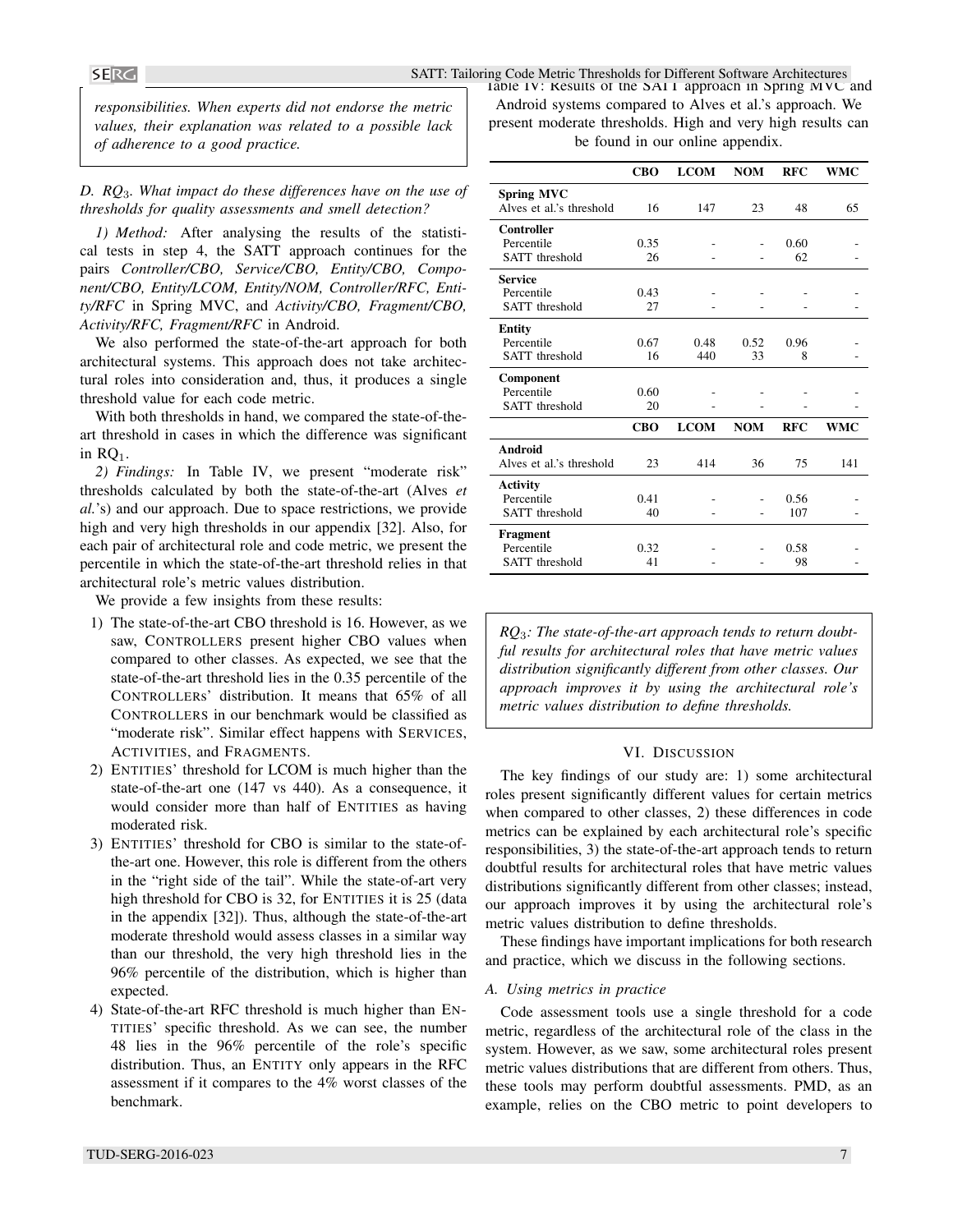*B. Research implications*

highly coupled classes. In its documentation [35], we see that the threshold used by the tool to assess the coupling of any class in the system is 20. However, CONTROLLERS are usually more coupled than other classes. It means that some of them will be blamed by the tool when, in fact, they are not problematic if compared to their peers. The number of false positives is indeed a common problem in these kind of tools [36].

Benchmarking techniques currently focus on (i) better identifying thresholds that would point to classes that are outliers within the benchmark, and (ii) producing different benchmarks for different application domains. Our SATT approach tries to prevent that from happening by providing a different threshold when an architectural role presents a code metric values distribution considerably different from other classes. Thus, our approach provides a more fair comparison, as classes are compared only to their peers.

One may argue that our approach may lead to an increase in the number of false negatives, *i.e.*, some CONTROLLER has coupling issues, but this is not detected by our approach as the specific CBO threshold for CONTROLLERS is too high. We claim this may not be the case, mostly because of the nature of a benchmarking technique. Suppose that we performed a traditional benchmark in a large number of systems, and derived the thresholds. When assessing a CONTROLLER class using this threshold, we are basically "comparing the Controller class with all other classes in the benchmark". If a class has a metric value larger than the moderate threshold, it means that this class belongs to the 30% worst classes when compared to the benchmark. Instead, our SATT approach, improves this by "comparing the Controller class with the other Controller classes in the benchmark". Thus, if a CONTROLLER has a metric value larger than the moderate threshold, it means that this CONTROLLER belongs to the 30% worst CONTROLLER classes when compared to the benchmark.

Interestingly, Fontana *et al.* [37] proposed a different way of reducing the number of false positives in code smells detection strategies [38], [6]. In their work, the authors propose a catalogue of common false positives for different code smells, *e.g.* a class that builds GUIs (graphical user interfaces) is a common false positive in God Class detection. Aniche *et al.* [39] also proposed code smells that are specific to a certain architectural role. These smells were a consequence of the architectural role's specific responsibilities. Thus, our findings reinforce the importance of analyzing the class' responsibilities when assessing its quality. Indeed, taking the architectural role of a class into consideration can be a step towards reducing false positives.

Both of the architectures we studied in this paper happen to have easily detectable architectural roles (annotations or inheritance). We strongly encourage users of SATT to identify a way to automatically detect the role of classes in their systems. Other strategies might be the use of package names, directories. Detection strategies are out of the scope of this research.

Researchers have shown that metric value distributions are sensitive to context information, such as the project, the application domain, and age [21], [22]. As an additional result of our study, we now know that metric value distributions are influenced by the system architecture, and there are clear reasons for these differences. In other words, this means that some classes are usually more coupled or complex than others (*e.g.*, CONTROLLERS and SERVICES), or have more methods (*e.g.*, ENTITIES), and that happens not just as a result of a bad practice — it is just the natural consequence of their specific responsibilities.

Identifying the most important architectural roles in other system architectures is another topic that deserves attention. Desktop applications and plugin development are two examples of other common system architectures in the market. In addition, the same system architecture can be implemented in different ways by different technologies. In this study, we made use of Spring MVC, which is a particular implementation of the MVC architecture. Other popular frameworks in industry, such as Asp.Net MVC and Ruby on Rails, also implement it. However, each implementation has its own particularities. Understanding the extent of these differences and how our findings can be generalized also deserves future studies.

In this work, we relied on Alves *et al.*'s approach [9]. Other authors also attempted to improve the choice of the thresholds. Fontana *et al.* [40] worked on an algorithm to automatically identify these 3 thresholds. The approach analyses each metric distribution, and use the table of frequencies of each value to determine the percentile in which the rest of the data will be "discarded". Then, the authors use the 25th, 50th, and 75th percentiles to define moderate, high, and very high risk. In Oliveira *et al.*'s work [41], instead of using the threshold as a hard filter, they proposed a minimal percentage of classes that should be above this limit. They derived and calibrated the thresholds so that they were not based on lenient upper limits.

Still, none of these approaches derive specific thresholds according to the architectural roles of the software architecture. Research needs to be conducted in order to understand whether they can be adapted and how their results would compare to SATT.

#### *C. Threats to Validity*

Construct Validity. To compare the differences among different architectural roles, we relied on code metrics. To that end, we selected the CK suite. Although there might be different metrics, we believe CK was a good choice as it covers many aspects of object-oriented programming. Also, as most tools rely on compiled code, we developed our own tool that uses static analysis. Because of that, metrics may present small variations when compared to other tools. It also happens with other tools [9], and we do not think the small variation that might happen in each metric/tool would affect the results because: (1) the difference is probably small, as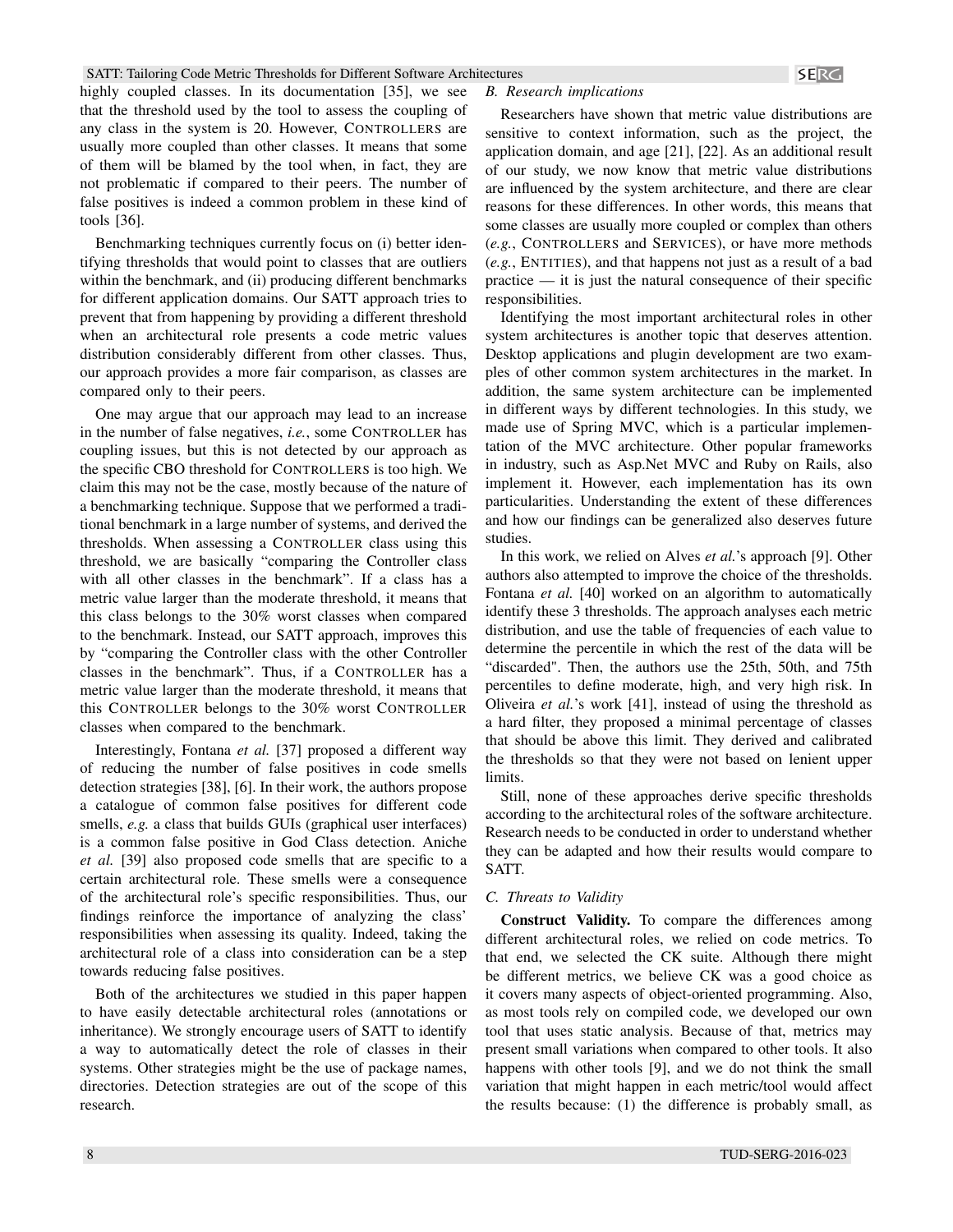the original algorithm of the metric is well-defined, (2) both statistical tests used (Wilcoxon and Cliff's Delta) are strong against small variations.

Internal Validity. The studied architectural roles are easy to detect (as they were based on annotations or inheritance). The chance of wrongly annotating a class is low, as the architecture enforces these rules, and a single wrongly annotated class could make the software sometimes not even to execute. However, a developer can make use of different implementation strategies within the same architectural role, *i.e.*, a REPOSITORY can be implemented using a object-relational mapping framework, such as Hibernate, or using JDBC, the Java Database Connectivity API. Indeed, we did not isolate the class' implementation decisions confound factor. However, we conjecture that the main findings would still apply, and the possible REPOSITORY-HIBERNATE or REPOSITORY-JDBC roles would also present their own specific metric value distributions.

External Validity. (1) The number of participants in our qualitative studies is small (6 experts). Still, we made sure all of them were very experienced in software architecture. Also, experts' opinions matched on most of the questions. Hence, we do not believe a different set of participants would have completely different opinions; (2) The number of selected projects for the quantitative analysis was high (more than 100 in Spring, and more than 300 in Android). Still, we do not claim the findings to be generalizable to industrial software [42]. Still, we performed a small evaluation in a single software from our industry partner (with more than 1 million lines of code), and differences were significant within their project. Future work is to evaluate these differences in other industrial software; (3) We presented data for two different concrete architectural styles: Spring MVC (web) and Android (mobile). Indeed, there are many other popular architectures in which these ideas would potentially apply, but this should be subject of further study. Still, our approach is generalizable enough for that to happen. STERG and a<br>periodic metric is well-defined. (2) both a howed that metric<br>as constant and depriving into the metric is well-defined. (2) both aboved that metric values<br>interest and (Whoreas and Chinese the case of the met

#### VII. RELATED WORK

Different authors have studied the distribution of code metric values. Concas *et al.* [43] measured 10 different properties related to classes, methods, and the relationships between them in a Smalltalk system, and they found that distributions are usually Pareto or log-normal distributions. Because of that, the standard evaluation based on means and standard deviations is misleading. According to the authors, these distributions have a fat tail, which means the existence of classes with extreme values. Many other authors corroborate and show that the distribution of code metrics is rarely normal [44], [45], [10], [11], [46], [12]. Regarding CK metrics, Herraiz *et al.* [13] found that WMC, CBO, and RFC are double Pareto distributions, while NOC and LOC follow power law. DIT was the only one which could not be described by either lognormal or power law.

The context also has been an important discussion in the field. Gil and Lalouche [22], by means of visual inspection, showed that metric values are sensitive to the context, and because of it, the measurements in one project are not good predictors for other projects. According to them, one way to neutralize the problem is by using log normal standardization. Zhang *et al.* [21] showed that metric values can be affected by factors, such as programming language, age and lifespan.

We find our work similar to the ones above in the sense that we are also evaluating the effects of context on software metrics. To the best of our knowledge, this is the first study that evaluates the influence of the system architecture on code metric values distributions.

As we said before, the understanding of code metric values distributions is fundamental. Thus, research has already been devoted to finding the best threshold for a code metric. In his work, McCabe [25] not only defined the Cyclomatic Complexity metric (used in this paper as the WMC metric), but also defined a threshold, namely 10. However, this number was derived from experience, and not from empirical studies.

Although some authors mention that using experience is a valid approach [6], and others actually did it [47], [48], researchers also studied the distribution of these code metrics over time in order to find a threshold that would indicate a symptom of bad code. Erni *et al.* [14], for example, propose mean and standard deviation as a way to find thresholds. However, as we said in Sections III-B and VI-B, we made use of benchmarking techniques are they are currently more robust than the past ones.

#### VIII. CONCLUSIONS

Software developers have been relying on code metrics to assess the quality of their software systems. However, to the best of our knowledge, assessment techniques have not taken the architectural role of a class as an important concern when performing their analyses up to now.

In this paper, we propose SATT (Software Architecture Tailored Thresholds), a technique that detects whether an architectural role is considerably different from others in the system, and provides a specific threshold for that role. To evaluate whether our approach can be applied in real settings, we analyzed it on 2 different architectures (MVC and Android) in more than 400 projects; in addition, we interviewed 6 experts in order to understand why some architectural roles are different from others.

The main contributions of this paper are:

- 1) The so-called SATT approach which provides specific thresholds for architectural roles that are considerably different from others.
- 2) Application of SATT to MVC and Android architectural styles, demonstrating that our approach can overcome issues that currently exist in traditional approaches, especially when some architectural role presents very different metric values than others.

Our results call for architecture-specific treatment of class level metrics in tools used for code quality assessments, such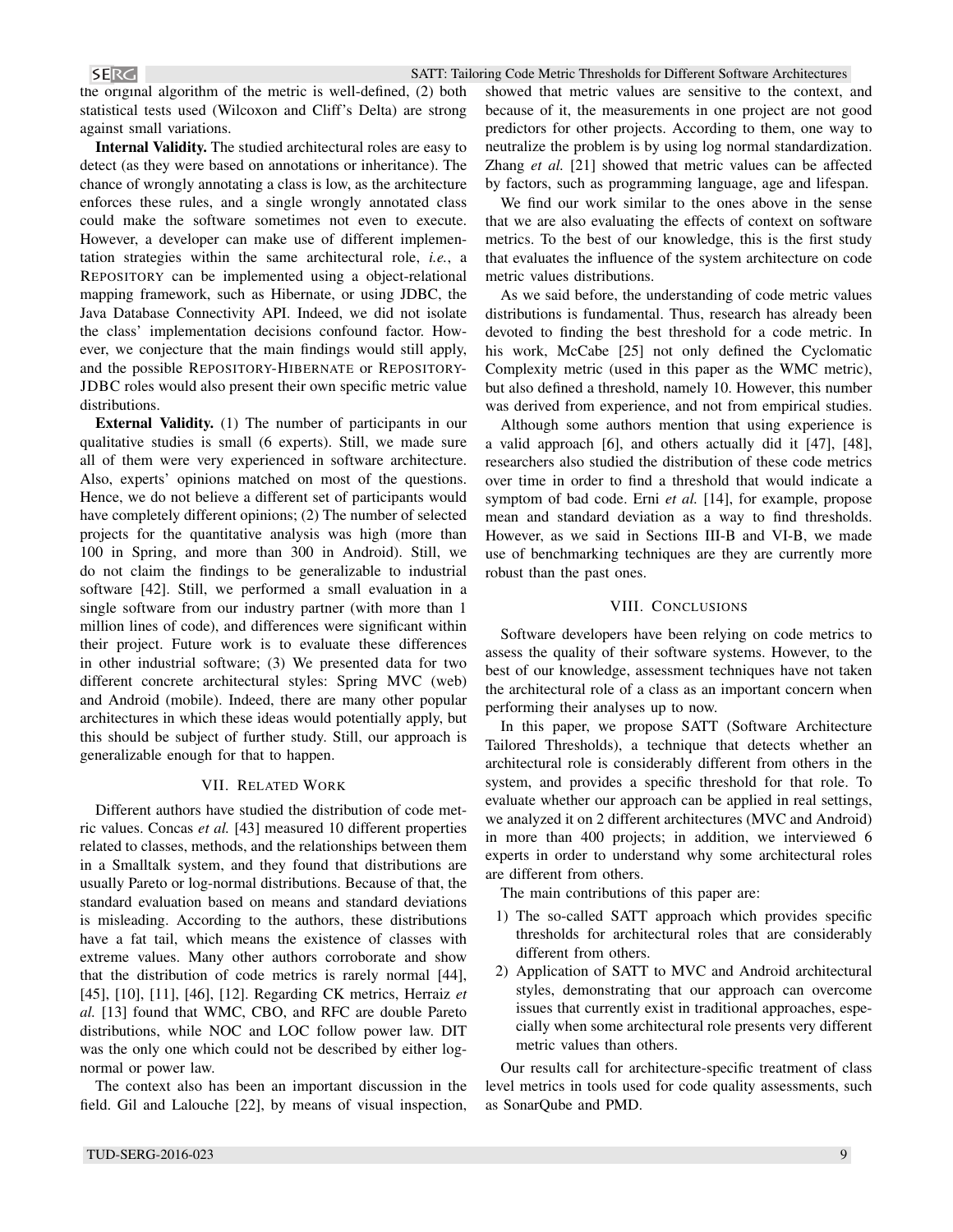#### SATT: Tailoring Code Metric Thresholds for Different Software Architectures

#### **REFERENCES**

- [1] M. Beller, R. Bholanath, S. McIntosh, and A. Zaidman, "Analyzing the state of static analysis: A large-scale evaluation in open source software," in *Proceedings of the 23rd IEEE International Conference on Software Analysis, Evolution, and Reengineering*. IEEE, 2016, pp. xxx–xxx.
- [2] W. Li and S. Henry, "Object-oriented metrics that predict maintainability," *Journal of systems and software*, vol. 23, no. 2, 1993.
- [3] V. R. Basili, L. C. Briand, and W. L. Melo, "A validation of objectoriented design metrics as quality indicators," *Software Engineering, IEEE Transactions on*, vol. 22, no. 10, 1996.
- [4] M. O. Elish and D. Rine, "Investigation of metrics for object-oriented design logical stability," in *Software Maintenance and Reengineering. Proceedings. Seventh European Conf. on*. IEEE, 2003.
- [5] H. Sahraoui, R. Godin, T. Miceli *et al.*, "Can metrics help to bridge the gap between the improvement of oo design quality and its automation?" in *Software Maintenance, Intl. Conf. on*. IEEE, 2000.
- [6] M. Lanza and R. Marinescu, *Object-oriented metrics in practice: using software metrics to characterize, evaluate, and improve the design of object-oriented systems*. Springer Science & Business Media, 2007.
- [7] N. Moha, Y.-G. Gueheneuc, L. Duchien, and A.-F. Le Meur, "Decor: A method for the specification and detection of code and design smells," *Software Engineering, IEEE Transactions on*, vol. 36, no. 1, 2010.
- [8] D. Athanasiou, A. Nugroho, J. Visser, and A. Zaidman, "Test code quality and its relation to issue handling performance," *Software Engineering, IEEE Transactions on*, vol. 40, no. 11, pp. 1100–1125, 2014.
- [9] T. L. Alves, C. Ypma, and J. Visser, "Deriving metric thresholds from benchmark data," in *Software Maintenance (ICSM), IEEE Intl. Conf. on*. IEEE, 2010.
- [10] Y. Yi, H. Song, R. Zheng-ping, and L. Xiao-ming, "Scale-free property in large scale object-oriented software and its significance on software engineering," in *Information and Computing Science, Second Intl. Conf. on*, vol. 3. IEEE, 2009.
- [11] A. Clauset, C. R. Shalizi, and M. E. Newman, "Power-law distributions in empirical data," *SIAM review*, vol. 51, no. 4, 2009.
- [12] I. Herraiz, D. M. German, and A. E. Hassan, "On the distribution of source code file sizes," 2011.
- [13] I. Herraiz, D. Rodriguez, and R. Harrison, "On the statistical distribution of object-oriented system properties," in *Emerging Trends in Software Metrics (WETSoM), 3rd Intl. Workshop on*. IEEE, 2012.
- [14] K. Erni and C. Lewerentz, "Applying design-metrics to object-oriented frameworks," in *Software Metrics Symposium, Proceedings of the 3rd Intl.* IEEE, 1996.
- [15] R. Shatnawi, "A quantitative investigation of the acceptable risk levels of object-oriented metrics in open-source systems," *Software Engineering, IEEE Transactions on*, vol. 36, no. 2, 2010.
- [16] K. A. Ferreira, M. A. Bigonha, R. S. Bigonha, L. F. Mendes, and H. C. Almeida, "Identifying thresholds for object-oriented software metrics," *Journal of Systems and Software*, vol. 85, no. 2, 2012.
- [17] N. Rozanski and E. Woods, *Software systems architecture: working with stakeholders using viewpoints and perspectives*. Addison-Wesley, 2012.
- [18] D. Alur, D. Malks, J. Crupi, G. Booch, and M. Fowler, *Core J2EE Patterns (Core Design Series): Best Practices and Design Strategies*. Sun Microsystems, Inc., 2003.
- [19] J. Vlissides, R. Helm, R. Johnson, and E. Gamma, "Design patterns: Elements of reusable object-oriented software," *Reading: Addison-Wesley*, vol. 49, no. 120, p. 11, 1995.
- [20] G. E. Krasner, S. T. Pope *et al.*, "A description of the model-viewcontroller user interface paradigm in the smalltalk-80 system," *Journal of object oriented programming*, vol. 1, no. 3, 1988.
- [21] F. Zhang, A. Mockus, Y. Zou, F. Khomh, and A. E. Hassan, "How does context affect the distribution of software maintainability metrics?" in *IEEE International Conference on Software Maintenance*. IEEE, 2013, pp. 350–359.
- [22] J. Y. Gil and G. Lalouche, "When do software complexity metrics mean nothing?–when examined out of context," *Journal of Object Technology*, vol. 15, no. 1, 2016.
- [23] E. Bouwers, J. Visser, and A. Van Deursen, "Getting what you measure," *Communications of the ACM*, vol. 55, no. 7, pp. 54–59, 2012.
- [24] M. Fowler, *Patterns of enterprise application architecture*. Addison-Wesley Longman Publishing Co., Inc., 2002.
- [25] T. J. McCabe, "A complexity measure," *Software Engineering, IEEE Transactions on*, no. 4, 1976.
- [26] S. R. Chidamber and C. F. Kemerer, "A metrics suite for object oriented design," *Software Engineering, IEEE Transactions on*, vol. 20, no. 6, 1994.
- [27] T. Gyimothy, R. Ferenc, and I. Siket, "Empirical validation of objectoriented metrics on open source software for fault prediction," *Software Engineering, IEEE Transactions on*, vol. 31, no. 10, 2005.
- [28] Z. Turnaround, "Top 4 java web frameworks revealed: Real life usage data of spring mvc, vaadin, gwt and jsf," http://bit.ly/1smVDf9.
- [29] Pivotal, "Spring documentation," http://spring.io/docs.
- [30] J. Romano, J. D. Kromrey, J. Coraggio, and J. Skowronek, "Appropriate statistics for ordinal level data: Should we really be using t-test and cohen'sd for evaluating group differences on the nsse and other surveys," in *annual meeting of the Florida Association of Institutional Research*, 2006.
- [31] R. Dyer, H. A. Nguyen, H. Rajan, and T. N. Nguyen, "Boa: A language and infrastructure for analyzing ultra-large-scale software repositories, in *Proceedings of the Intl. Conf. on Software Engineering*. IEEE Press, 2013.
- [32] M. Aniche, C. Treude, A. Zaidman, A. van Deursen, and M. A. Gerosa, "Appendix: On the distribution of code metrics and system architecture." [Online]. Available: http://mauricioaniche.github.io/scam2016.
- [33] M. T. Chi, P. J. Feltovich, and R. Glaser, "Categorization and representation of physics problems by experts and novices," *Cognitive science*, vol. 5, no. 2, pp. 121–152, 1981.
- [34] E. Evans, *Domain-driven design: tackling complexity in the heart of software*. Addison-Wesley Professional, 2004.
- [35] "Pmd cbo documentation." [Online]. Available: https://pmd.github.io/pmd-5.4.1/pmd-java/rules/java/coupling.html# CouplingBetweenObjects.
- [36] S. Panichella, V. Arnaoudova, M. Di Penta, and G. Antoniol, "Would static analysis tools help developers with code reviews?" in *Software Analysis, Evolution and Reengineering (SANER), 2015 IEEE 22nd International Conference on*. IEEE, 2015, pp. 161–170.
- [37] F. A. Fontana, J. Dietrich, B. Walter, A. Yamashita, and M. Zanoni, "Preliminary catalogue of anti-pattern and code smell false positives," *Poznan University of Technology, Tech. Rep. RA-5/15*, 2015.
- [38] R. Marinescu, "Detection strategies: Metrics-based rules for detecting design flaws," in *Software Maintenance, 20th IEEE Intl. Conf. on*. IEEE, 2004.
- [39] M. Aniche, G. Bavota, C. Treude, A. van Deursen, and M. A. Gerosa, "A validated set of smells in model-view-controller architecture," in *Software Maintenance and Evolution (ICSME), 2016 IEEE 31th International Conference on*. IEEE, 2016.
- [40] F. A. Fontana, V. Ferme, M. Zanoni, and A. Yamashita, "Automatic metric thresholds derivation for code smell detection," in *Proceedings of the Sixth Intl. Workshop on Emerging Trends in Software Metrics*. IEEE Press, 2015.
- [41] P. Oliveira, M. T. Valente, and F. Paim Lima, "Extracting relative thresholds for source code metrics," in *Software Maintenance, Reengineering and Reverse Engineering (CSMR-WCRE), Software Evolution Week-IEEE Conf. on*. IEEE, 2014.
- [42] E. Kalliamvakou, G. Gousios, K. Blincoe, L. Singer, D. M. German, and D. Damian, "The promises and perils of mining github," in *Proceedings of the 11th working conference on mining software repositories*. ACM, 2014, pp. 92–101.
- [43] G. Concas, M. Marchesi, S. Pinna, and N. Serra, "Power-laws in a large object-oriented software system," *Software Engineering, IEEE Transactions on*, vol. 33, no. 10, 2007.
- [44] R. Wheeldon and S. Counsell, "Power law distributions in class relationships," in *Source Code Analysis and Manipulation, Proceedings. Third IEEE Intl. Workshop on*. IEEE, 2003.
- [45] A. Potanin, J. Noble, M. Frean, and R. Biddle, "Scale-free geometry in oo programs," *Communications of the ACM*, vol. 48, no. 5, 2005.
- [46] G. Baxter, M. Frean, J. Noble, M. Rickerby, H. Smith, M. Visser, H. Melton, and E. Tempero, "Understanding the shape of java software," in *ACM Sigplan Notices*, vol. 41, no. 10. ACM, 2006.
- [47] D. Coleman, B. Lowther, and P. Oman, "The application of software maintainability models in industrial software systems," *Journal of Systems and Software*, vol. 29, no. 1, 1995.
- [48] B. A. Nejmeh, "Npath: a measure of execution path complexity and its applications," *Communications of the ACM*, vol. 31, no. 2, 1988.